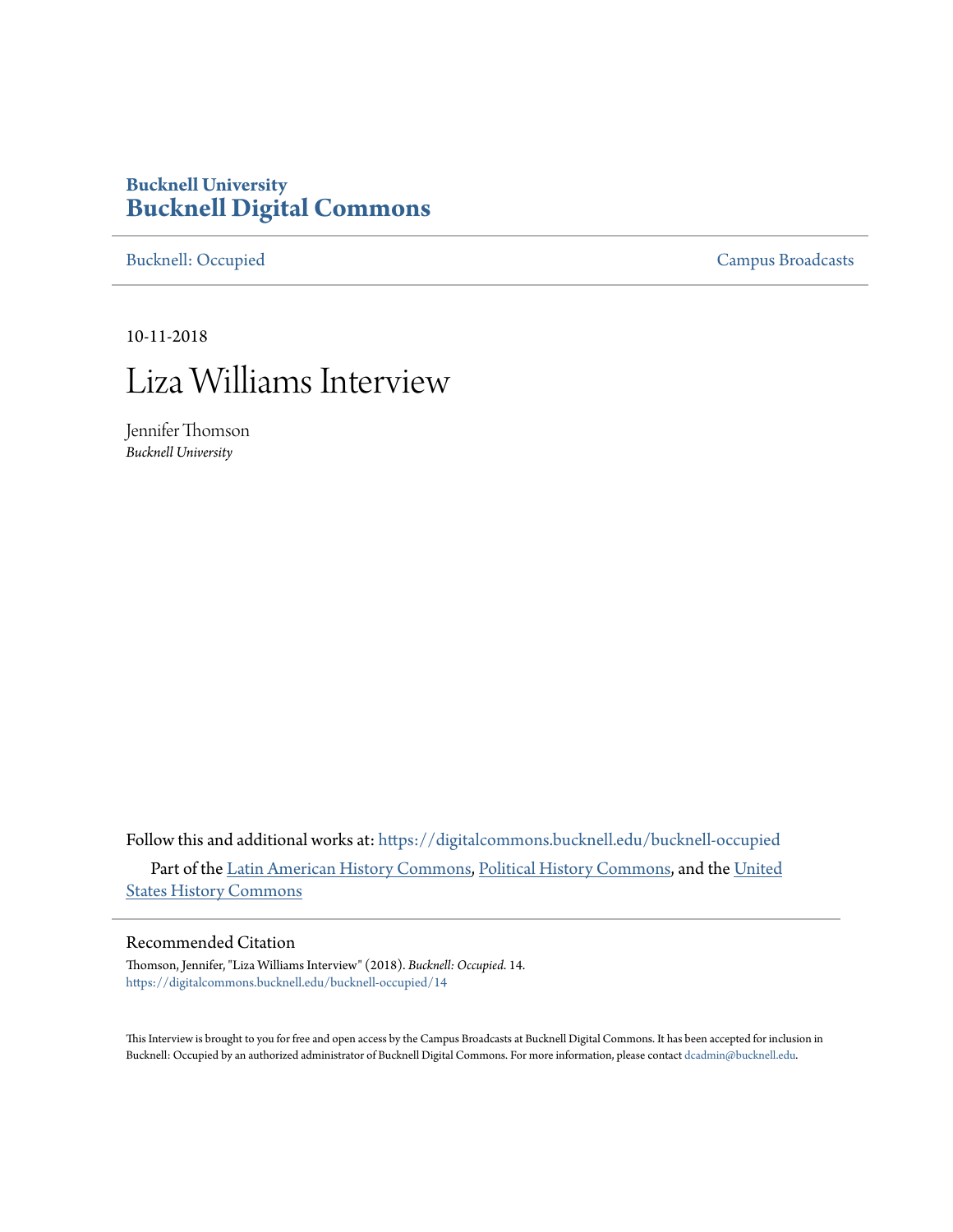**Bucknell: Occupied Copyright 2018, WVBU Bucknell Jennifer Thomson, interviewer (JT) Liza Williams, Visiting Assistant Professor of Political Science at Bucknell University (LW)**

#### **2018-10-11 00:55:52**

**JT:** Good evening and welcome to Bucknell: Occupied here on 90.5 WVBU Lewisburg. Tonight in the studio, I have Liza Williams with me. She is a professor in the Political Science department here at Bucknell University. She researches questions of immigration, ethics, and public policy and in the spring she is teaching a course on immigration here at Bucknell. She's joining me tonight to talk about immigrant detention and the Trump administration systematic evisceration of social citizenship for immigrants in the nearly 2 years since his inauguration. But before we focus on Trump specifically we'll obviously be talking bit more about the history in the 20th century of deportation and immigrant detention. So welcome to the studio, Liza, thank you for joining me.

**LW:** Thanks for inviting me on your show, I'm really happy to be here.

**JT:** I'm glad to be talking to you. So can I ask you just to talk to our listeners a bit about the longer history of immigrant detention and deportation in the United States in the 20 century?

**LW:** Yes so today, right, the United States has one of the largest detention regimes in the world. So in January 2017 they were detaining on average about 40,000 people per day which is the biggest detention center in the world and... and September 2018 the New York Times reported that the US federal government and the Trump administration is is holding nearly 13,000 immigrant children in detention. So that number has exploded even over the course of the last year since May 2017. And those children are being held across a hundred different federally contracted facilities, some of the most recent ones built being tent cities. So the big question is how as a nation, did we actually get here where detention is a major policy feature of our immigration enforcement system. So I think if we really trace this back, we can go to soon after the US federal government sort of took over the regulation of immigration policies so before 1882 the states primarily regulated and forced immigration policy. But in 1882, there's a big move for federal takeover, and in 1892 really the first federal detention facility for immigrants in the United States opens and that's Ellis Island and and we tend to think of Ellis Island as actually a very welcoming place, but in fact they at Ellis Island both detention and deportation happened. The second big federal detention facility opened in the United States was in 1910, which was in the Angel Island Immigration Station in California. So at Ellis Island once immigrants registered, they had to pass a health inspection and then they would become free to enter. But if they were sick or they were otherwise sort of deemed unfit to enter because they were thought to soon become on the public dole or going to be in need of state support then they were they were detained. So many immigrants that were deemed vulnerable in this way, because they were women or children arriving without a husband or a father. They were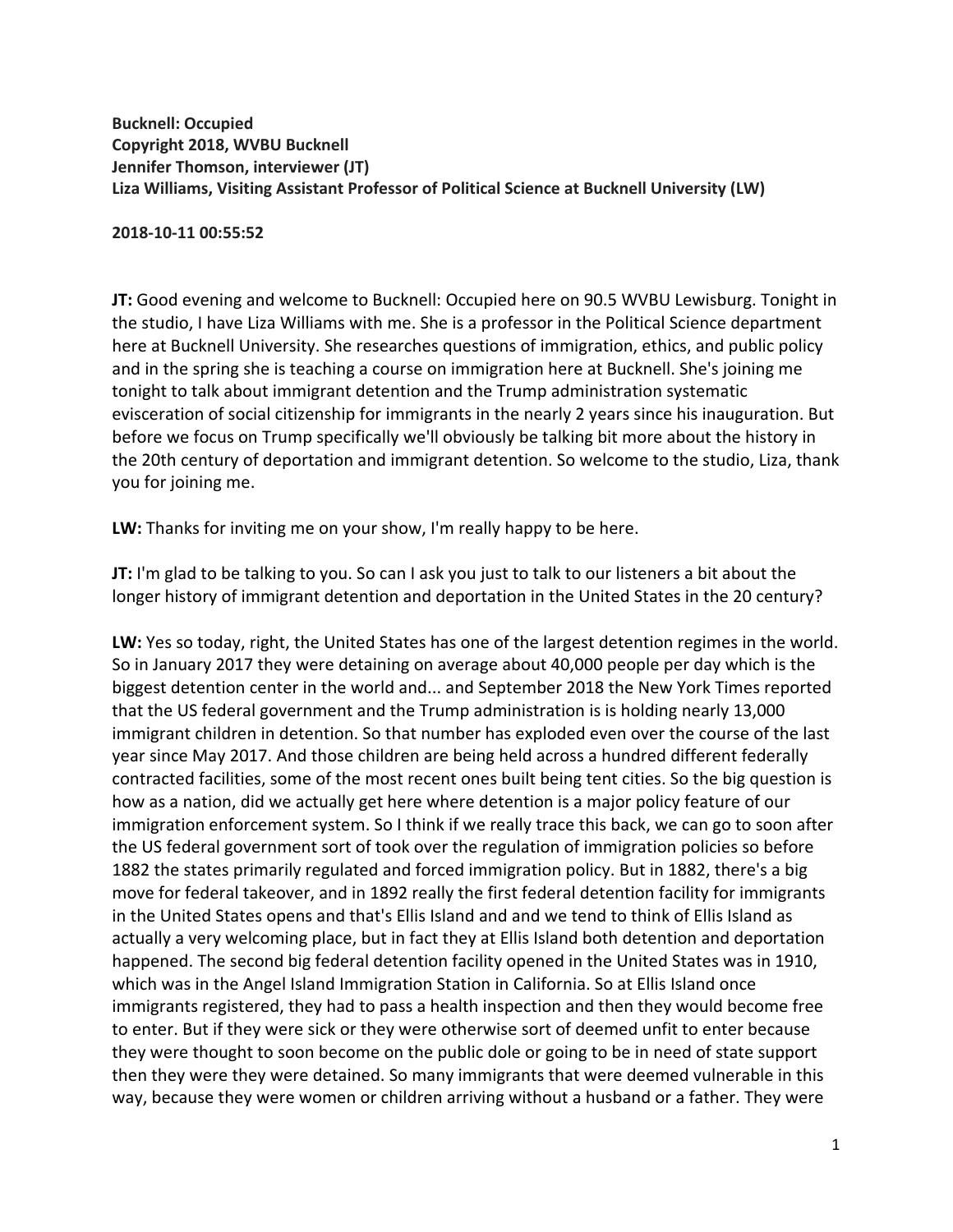held in detention. And also, you know, throughout Ellis Islands nearly half-century of existence. If you were thought to be a criminal or a Socialist or Bolshevik, an anarchist, you were detained. So many people that were sort of thought to be un-American in these ways, they weren't allowed to enter. You know hundreds of thousands of immigrants were detained in Ellis Island's short history, but it it really... the operation of Ellis Island sort of set up the precedent for both detainment and deportation as the sort of twin prongs of US immigration policy. And then in the 1920s as sort of waves of nativism and xenophobia were whipped up after the end of World War I, a quota system for immigration was set up. So by 1924 the National Origins Act and Asian Exclusion Act were passed. And these restricted immigration in such a way that the numbers of immigrants being legally allowed to be admitted as as immigrants into the country could only be... sort of 2% of the number of the country that they were arriving from, based on the period of time around the 1890 census. So the intent of the National Origins Act and Asian Exclusion Act was really to basically provide for a more sort of homogeneous American citizenry, and to frankly really restrict Asians and migrants from North Africa and the Middle East and Africans from from entering at all.

### **JT:** MmHm.

**LW:** And then another major moment in the early 20th century was the passage of the 1929 Immigration Act, which sorted re-criminalized unlawful entry or irregular entry, after a short period time where it had not had a criminal status and those entering in irregular ways were deemed unlawful, and they were sort of punishable for up to a thousand dollars in fines and they were punished by having to serve a year in prison. So this sort of set into place again the idea that that the way that you enter matters, right? And that you can be punished, right?

### **JT:** MmHm. MmHm.

**LW:** So it sort of set up this idea that there was such a thing as an unlawful purpose by attaching criminal penalties. And the targets of the 1929 Immigration Act were definitely Mexican so... this sort of set up another period during the Great Depression where Mexicans living in the United States, many who had been US-born citizens...

#### **JT:** MmHm.

**LW:** Were actually repatriated to Mexico so this went on all the way through the end of the Great Depression, where some estimates suggest that nearly 2 million Mexicans were repatriated during this time. And then another seminal moment in terms of the precedent of detention being the sort of a prong of US immigration policy was actually during World War II when Roosevelt sort of through an executive order right established military zones and US sites for the internment of not only Japanese-Americans...

#### **JT:** MmHm. MmHm.

**LW:** As as people know but also those that were suspected of being enemy spies, So many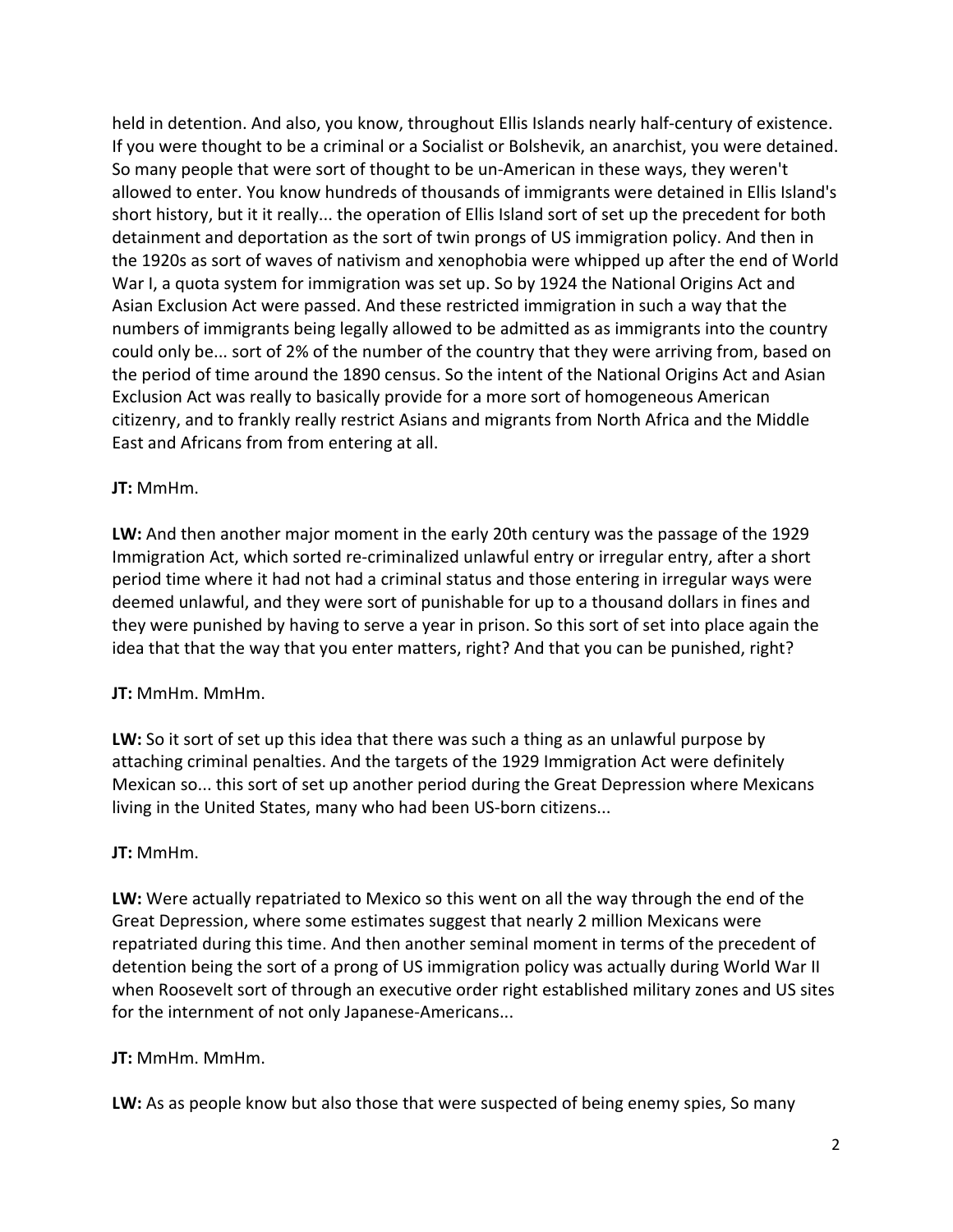German-Americans and Italian Americans were interned alongside Japanese Americans. So even though the Supreme Court later overturns the lawfulness of this act, it really deeply sort of set into the American imagination that during emergency crises--

**JT:** MmHm. MmHm.

**LW:** Detention was one way of offering security.

**JT:** Right.

**LW:** And then by the 1950s, detention sort of went out of fashion for a little bit. When the 1952 Immigration and Nationality Act was passed -- because this act established sort of clear grounds for when non-citizen be blocked from entering the United States and also deported -- so the 1952 Immigration Nationality Act basically said that if a person entering had a criminal history or any kind of radical political beliefs...

**JT:** Yep.

**LW:** And ideas that they could be detained and then deported. So it established very clearly that removability was something that could happen either as a result of political beliefs or some kind of prior transgression of the law.

**JT:** Right. And I mean I think it's worth noting for our listeners who may not be as familiar with this history that that Act grew very directly out of the kind of second Red Scare, and all of the fears around communism. And it also, to my knowledge provided for the US to be able to revoke citizenship for many naturalized citizens who were in fact proved to participate in companies party activities Et cetera.

**LW:** Right. So well the 1950s rate. In some ways made detention less fashionable because it clarified this idea of removability and deportation.

**JT:** MmHm.

**LW:** At the same time, you know, those that were... that were still targeted groups. So, for example, Mexican groups primarily.

**JT:** Yes.

**LW:** And also Haitians in the 1970s, right. These groups were still targeted through detainment.

**JT:** MmHm.

**LW:** And then in in the 1980s a new sort of wave of detention practices arose under the Reagan administration. So as as Haitians and Central Americans really fled to the United States, and the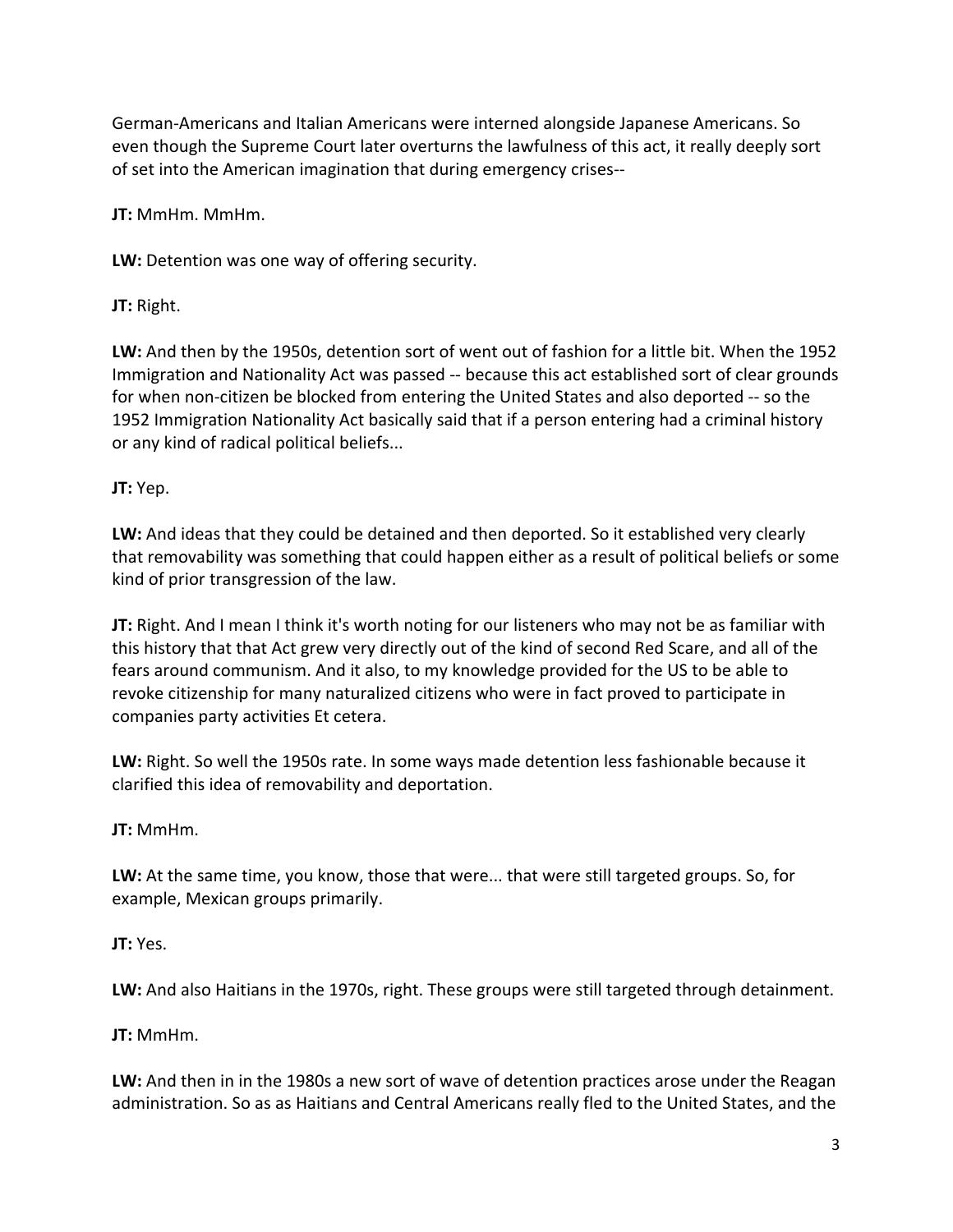United States sort of directly entered into diplomatic relations that were very antagonistic with Cuba, right.

**JT:** MmHm. MmHm.

**LW:** Castro's Cuba. Reagan sort of announced new detention policies that was meant to sort of punish and deter Latin Americans and Cubans from entering in the United States. So the Reagan administration in the early 80s opened up the McAllen detention center.

**JT:** MmHm.

**LW:** In order to detain Haitians in a former US Navy base in Puerto Rico and they also sort of furthered the development of a Carter administration initiative to detain Haitians. So and another sort of major development in the early 1980s, under Reagan is that it was the first time that private businesses began to get--win--federal contracts.

**JT:** MmHm.

**LW:** To actually build immigrant detention facilities and these first corporations--one was known as Corrections Corporation of America--they built the first federally contracted immigrant detention facility in Texas.

**JT:** What year was that?

**LW:** In 1983.

**JT:** That also happened to be the exact time that they inserted themselves into the construction of domestic prisons.

**LW:** Right.

**JT:** As well in the United States.

**LW:** Right, so sort of at that point forward, you have private interests getting in on the business of detainment.

**JT:** MmHm. MmHm.

**LW:** And these are huge government contracts, so that has been a very sort of lucrative line. And actually at the end of the Obama administration, there was sort of the announcements in August 2016 that the government was going to stop, you know...

**JT:** Yep. Private contract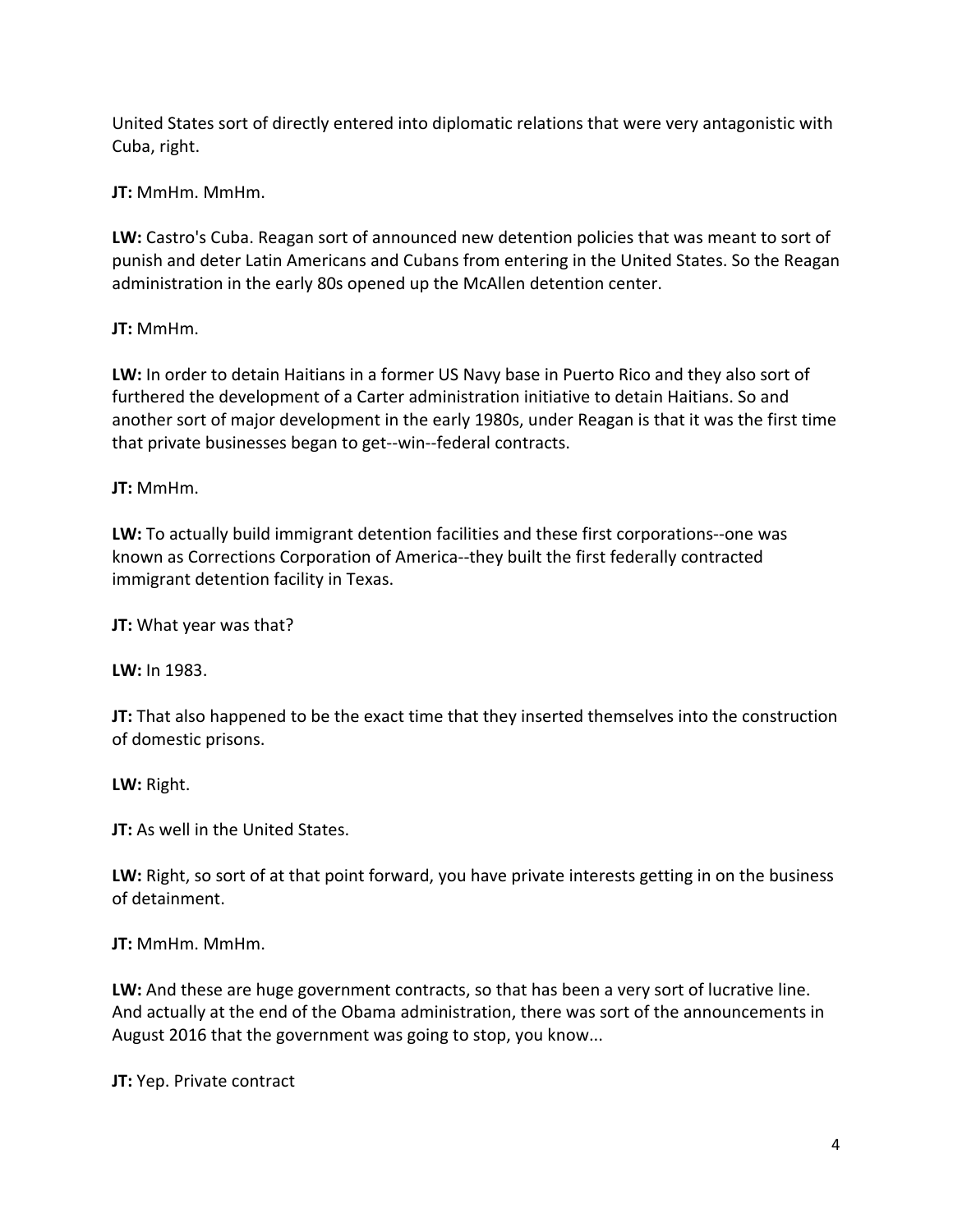**LW:** Yeah, stop private contracting with groups for these detention centers, and the stocks plummeted for all of these businesses, and then as soon as Trump was elected in November 2016, the stocks rose again for this set of businesses that were that were winning contracts to build private detention facilities.

## **JT:** Right.

**LW:** And then there is a sort of a series of laws that were passed in 1996 that really greatly expanded the US immigration detention system by listing any kind of of crime of sort of moral ineptitude as a reason why a federal agent could detain and then begin sort of deportation proceedings against an immigrant. And there was no time stop on when an immigrant could be detained because of a previous sort of crime. So they could apply retroactively to somebody even years after they had served the penalty for a previous crime.

### **JT:** MmHm.

**LW:** So... and this part of these 1996 laws actually have recently come back into sort of focus because Justice Kavanaugh in his first Supreme Court case, he heard a case about how long that period of time can last which could allow for a federal agent to detain somebody who had committed a crime.

## **JT:** MmHm.

**LW:** So this sort of... by the end of the 20th century, the idea of detention being a sort of a first step to deportation was well-established. And a major sort of decisive sort of policy prong of US immigration enforcement policy.

**JT:** What I'm struck by as you've been telling us this history, right, is the the kind of amazing interconnection between the rise in detention as a major strategy of immigration enforcement, and then the rise of mass incarceration within this country, right. They seem to dovetail quite nicely and match each other's histories. I want to actually think... think a little bit with you about the southern border, right. Because in particular, really since the 80s, but particularly in the last 10 years the idea that the border with Mexico is something which is "a problem" and needs to be "fortified" has become increasingly [INAUDIBLE] an aspect of of national discourse, right? So I was interested in what you said earlier about you know in 1929 Mexicans coming to be seen as a population, that didn't belong in the United States and whose presence needed to be regulated. And to my knowledge the border up until that point was something relatively porous. And there were actually quite few enforcement procedures saying "You have the right to be here and you don't have the right to be here." And regulating that. So can you talk a little bit about the way in which the southern border between the United States and Mexico came into such relief as a quote unquote problematic issue in the United States?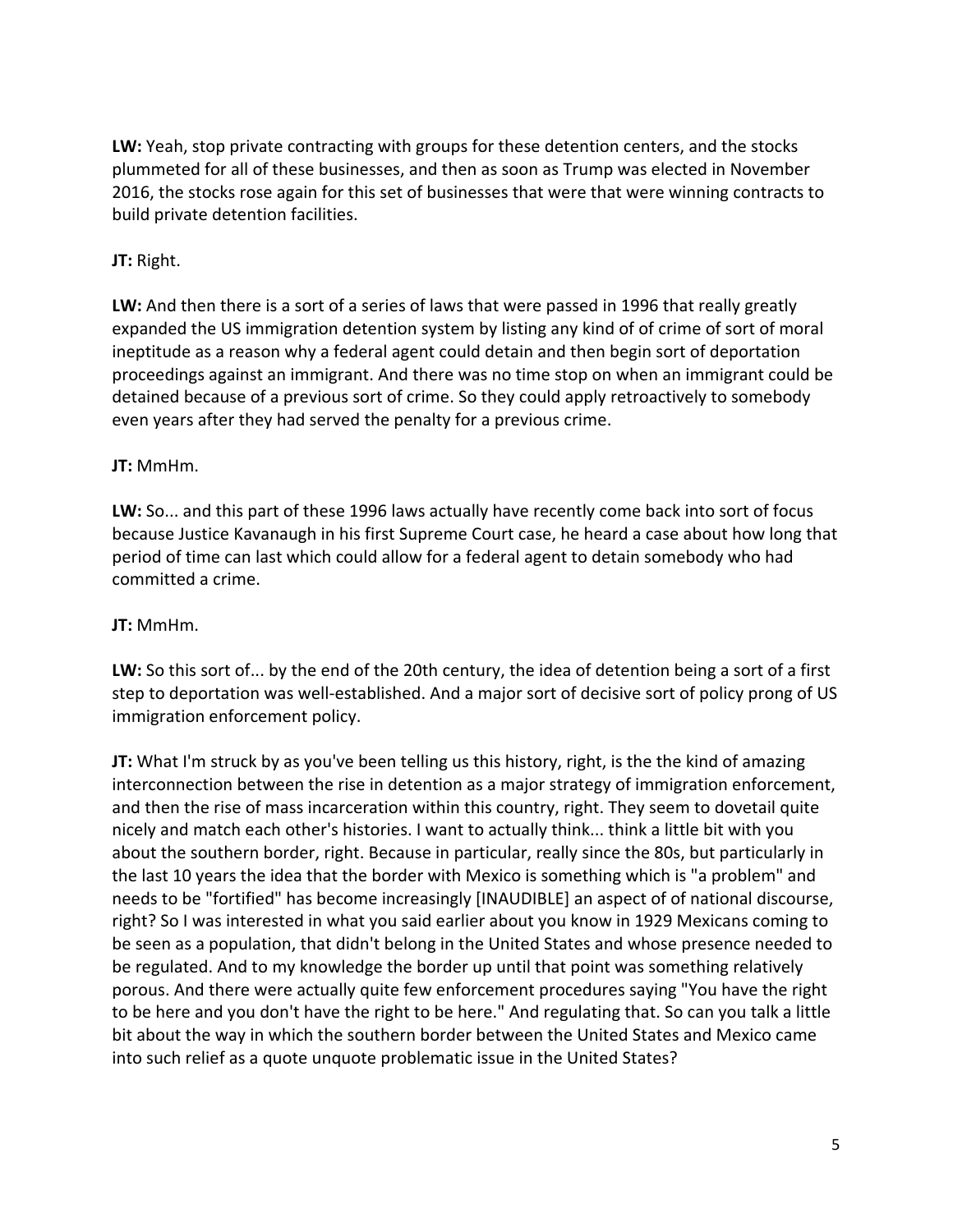**LW:** While I mean I think that one of the things that has happened, over the course of the 20th century and the 21st century is the question of what kinds of border crossings are acceptable and licit, right?

### **JT:** MmHm. MmHm.

**LW:** Versus what kind of border crossings, right? Are illicit. What border crossings yard are deemed unlawful, right? So in the 1980s with the rise of the War on Drugs, right, narcotics, right, became... when drugs pass over the border that was come to be understood as illicit border crossings. And what's happened in terms of persons, right, is that Mexicans crossing over the border have been sort of systematically approached and sort of reconstructed as people that are illicit, right, in their border crossing. But that's a constructed consequence of certain kinds of policies, right. That especially targeted Mexicans, which not only reimagined Mexicans as as illegal in their border crossing.

## **JT:** MmHm. MmHm.

**LW:** But also put into question, right, the lawful status of Mexican Americans that have been born within the United States, the territories of the United States.

## **JT:** Right.

**LW:** So unlike some sort of belief systems that that think that if there has been a great amount of animosity between two states that in fact those two states, right, have sort of special obligations to the persons that have been subject to political coercion, right. And the Mexican-American War

## **JT:** MmHm. Yeah.

**LW:** In 1848, right, one kind of view is that because of them, the consequences of the Mexican-American War, the United States actually owes special obligations to Mexicans coming over the border because they they have been subject to American coercion. But... in contrast to that you know the American immigration policy has actually systematically tried to define Mexicans as illegal, right, and illicit. Illicit kinds of border crossers. And so I think that the idea of porousness in the southern the southern border, right, with Mexico. All kinds of things pass over that border all all day every day, right. Especially with globalization, and, in fact globalization is about the heightened, the heightened frequency of border crossing. But all border crossings aren't equal, right, and so the social construction of Mexican persons crossing the border as as illicit has been intentional with the design and sort of practice of different agents from Custom and Borders enforcement and also ICE and INS.

**JT:** So for those of you just joining us, you're listening to Bucknell: Occupied here on 90.5 WVBU. Liza Williams is with us tonight talking about immigration enforcement in the United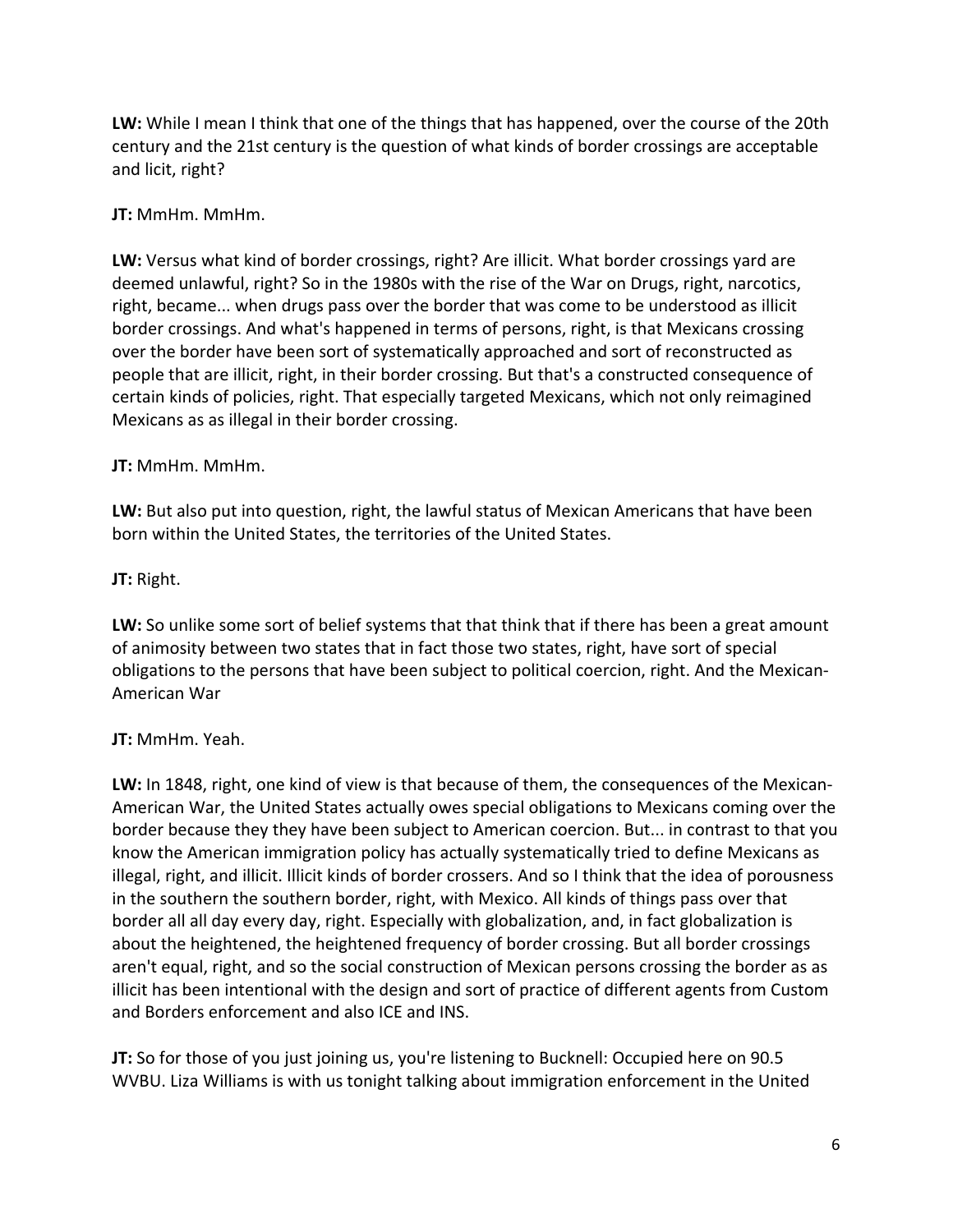States. So, can you talk to us a bit about sort of radical transformations that happened in the structure of immigration enforcement in this country really in the early 2000s following 9/11?

**LW:** Yes. So after 9/11, and the attack on the World Trade Center there was a major bureaucratic reorganization which is... has become the largest bureaucratic reorganization, sort of even surpassing the bureaucratic reorganization in the middle of the 20 century as a response to the rise of the Cold War. But in 2003, INS which had been an independent agent's federal agency is re-housed in the newly created Department of Homeland Security. So INS is dissolved and reformed into three different branches -- The US Citizenship and Immigration services, Custom and Border Enforcement, CBE, which is is actually engaged in doing things like surveilling the southern border with Mexico, building sort of different kinds of reinforcements on the border which are sort of known as "the wall," right? And the wall has been being built in different stages under many different American presidents. But this is sort of the purview of of CBE, Custom and Borders Enforcement, and then ICE, Immigration Customs Enforcement is the is the other other agency within Department of Homeland Security. And ICE is responsible for immigrant detention and also deportation, and is... sets policy in terms of sending immigrants that are detained to the US immigration courts so that deportations proceedings begin. So one thing that is not well understood is that the US immigration courts are separate from... They're separate courts that have their own sort of existence and deportation proceedings happen through those courts.

## **JT:** MmHm.

**LW:** And the immigrants who are detained are then sent to those courts. And today under the Trump administration, those courts are exceptionally backlogged. And their resources have been strained, which is part of why so many of these children and minors who have been detained, after family separation, that they're appearing without legal counsel by themselves. So we have a situation where children as young as two are being put in front of these immigration courts and expected to answer sophisticated questions about the circumstances of their arrival in the United States.

### **JT:** MmHm. MmHm.

**LW:** And this is because those immigration courts are so backlogged given the sort of radical expansion of the numbers of persons detained in the United States over the past two years.

**JT:** So Obama has often been described as the Deporter-in-Chief. Can you talk about what that particular history is, as we work our way up to being able to actually pick through what the Trump administration has done, right? What what was happening under the two Obama administrations?

**LW:** Yes, so in January 2017. You know the United States was already detaining thousands of persons per day up to 40,000 people per day, which which has only grown. And the Obama administration sort of presided over 3 million deportations in the United States, which which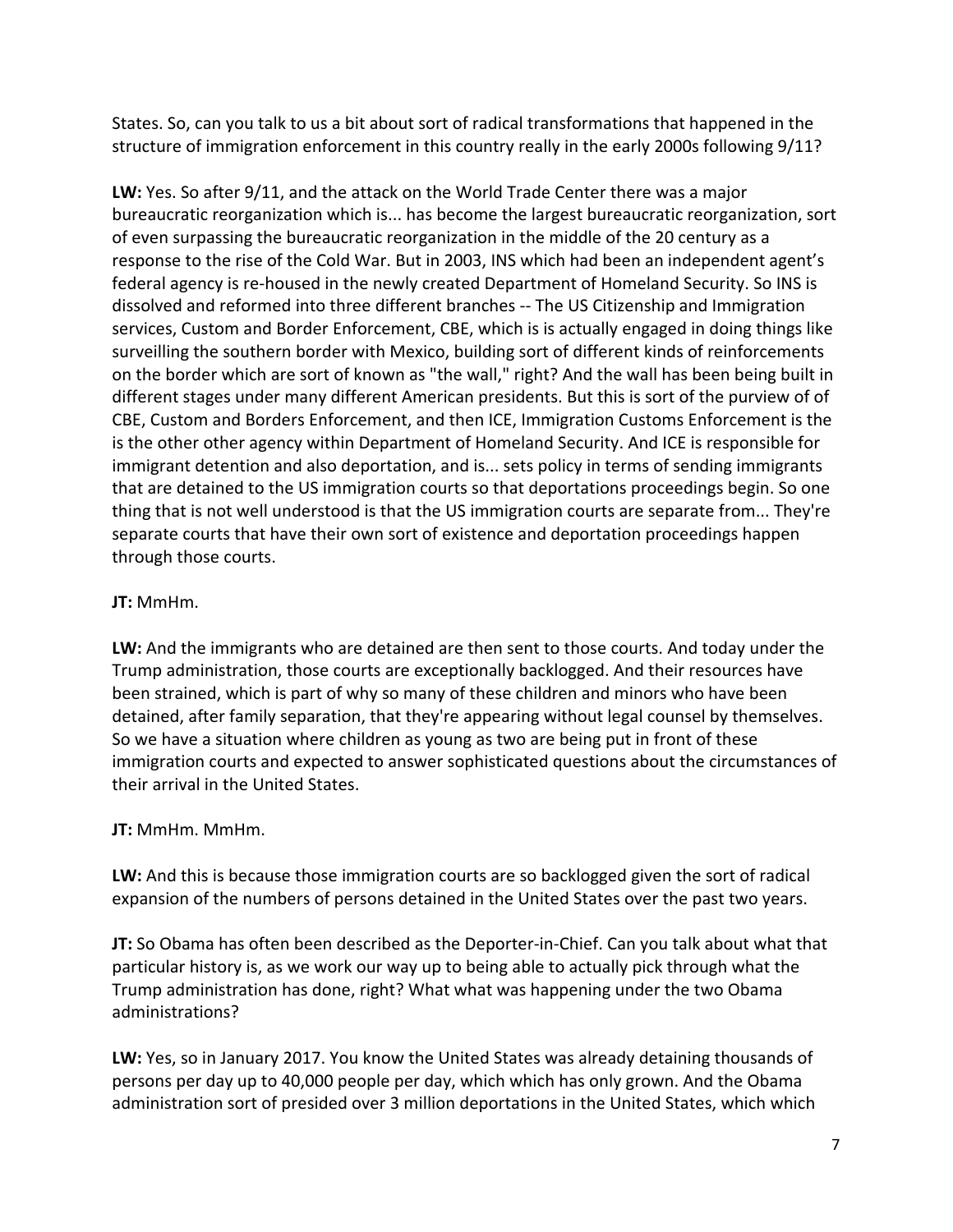some people have said that this is is more than any other presidential administration. But part part of understanding that is actually knowing about life. The ways that populations have changed, but also that the what's understood as a deportation versus a removal, it has has changed as well.

#### **JT:** MmHm.

**LW:** So the classification of these events, the language that is actually, the data it's being collected under has shifted across time as well. So it, these terms are politicized, in general, but but it is the case that the Obama administration did preside over a remarkable number of deportations. But in terms of the way the Obama administration setup policy they prioritized deporting immigrants or removing immigrants that had been criminals. So this was a this was the seminal insight, right, behind the creation of... through an executive order of deferred action for childhood arrivals, right. Was the idea was that if you apply and you meet a really extensive set of eligibility requirements.

### **JT:** MmHm.

**LW:** Then you could be protected from deportation and the insight behind this policy was to be able to identify those immigrants that weren't criminals, right? And to allow a reprieve. And the understanding was that it would be a program that would be carried out throughout time, so there was a sort of a faith in the idea that it wouldn't end. The program wouldn't end because the program asked individuals to come forward and give over all of these documents to prove that they had arrived irregularly under their parents. And so the only way you would be sort incentivized to do that is if you knew that the program is going to continue, right. Because otherwise those who were granted DACA status you know, in fact, made themselves really vulnerable to future administrations by seeking a sort of temporary relief from deportation and also you know work status. A work status visa that allowed them to be in the United States. So the main sort of insight of the Obama administration was "Let's remove immigrants in the United States who are threatening to social life and who have committed really egregious crimes, not not petty crimes." And so there was the idea to prioritize certain deportations and rules over others. And actually the Obama administration was really effective at that. And there there are these periods in 2007, 2008 and 2009 where the federal government sort of go- participates in these raids on factory workers in Nevada.

#### **JT:** MmHm.

**LW:** And rounds up huge huge numbers of of immigrants and detains and then starts initiating deportation proceedings against him. And so this is this is you know why Obama sort of earned the pejorative term of of Deporter-in-Chief. And the left really thought when DACA was unrolled in the Summer of 2012, that this was a a very bad way to approach hospitality for minors in the United States. And that it actually created a new kind of vulnerability for them, because it wasn't clear that the Obama administration policies were going to hold across future administrations. And that's exactly what didn't happen with the Trump administration. Is that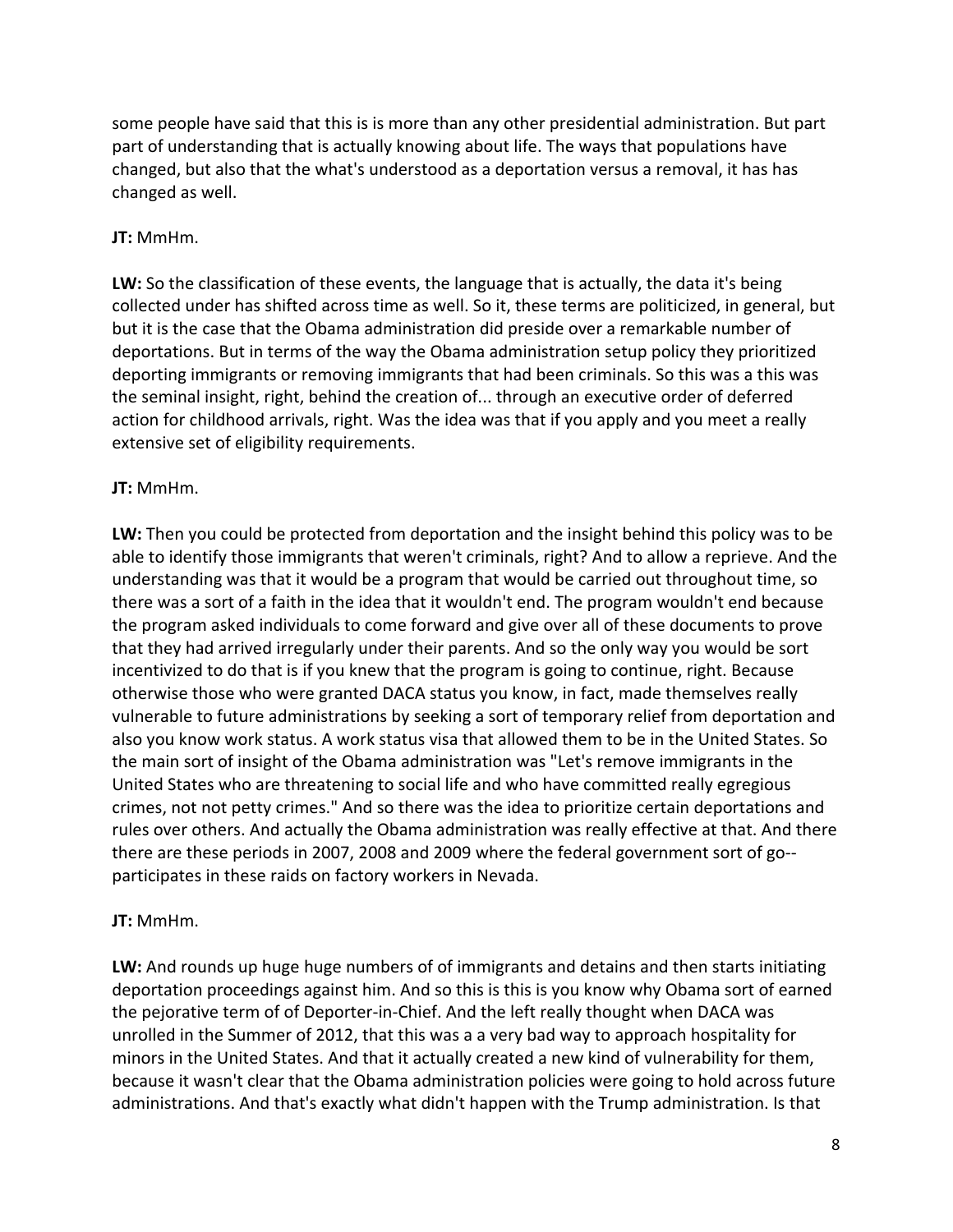as soon as the Trump administration's Department of Justice got underway, they systematically tried to dismantle DACA.

**JT:** Right. Right. Listeners just joining us, you are tuned into 90.5 WVBU Lewisburg. Can you talk a little bit, Liza, about Obama's use of detention, right. Obviously we know that deportation was a huge component of ICE activities under his two administrations, to what extent did he actually use immigrant detention as an immigration control strategy?

**LW:** So Obama expanded the number of detention beds that had to be available on any given day in the country. So in 2009, Congress passed this law called the Immigration Detention Bed quota. I mean, obviously this was at the behest of Congress, not Obama himself.

### **JT:** Right. Right.

**LW:** But then DHS was responsible for making it happen, right. And so they added a great number of detention beds and in the United States to about 34,000 beds across the country. And they they also so the Obama administration sort of went back and forth in terms of their practices of family detention. So in 2009 the administration sort of formally ended the practice of family detention. But then, in response to many women and children coming across the southern border from Central America the Obama administration in 2014 sort of reopens these family detention centers and engages in family detention again. So you know, the fact that the Trump administration has been practicing family separation at the southern border, one of the reasons he's been able to do that or at least at first, he was able to do that. Was that the resources were already in place, right? And there were pre-existing resources that had been built by the Obama administration, but the, the, the zero-tolerance policy of the Attorney General Sessions and the Trump administration quickly ran into the fact that those resources that they had at their disposal have been over-exceeded. And now that they've had to sort of look around for more resources in order to expand the number of beds available very quickly and that's what's generated these these tent settlements for migrant children, and it it's also the reason why money, right, was taken away from FEMA and then put towards the resources to actually house irregular migrants coming across the border and and children in particular. So it's... I'm not making the argument that there's been continuity across the Obama administration and the Trump administration, but it would've been harder for the Trump administration just to rapidly expand detention as it has, if there hadn't already been sort of semi-permanent detention centers being utilized regularly under the practices of DHS prior to 2017.

**JT:** So basically what I'm hearing you say is that over time, and not just the Obama administration, but we certainly seen escalation there, there was the development of both the actual resources for detention and deportation but also this idea that ICE, in fact, could and should have the power to carry out both of these practices at will, right? And in large numbers and then with the Trump administration coming in with a very particular disposition and attitude towards migration in general, and then inheriting this this pre-existing very welldeveloped structure that resulted in in the world that we are living in today. So can you talk to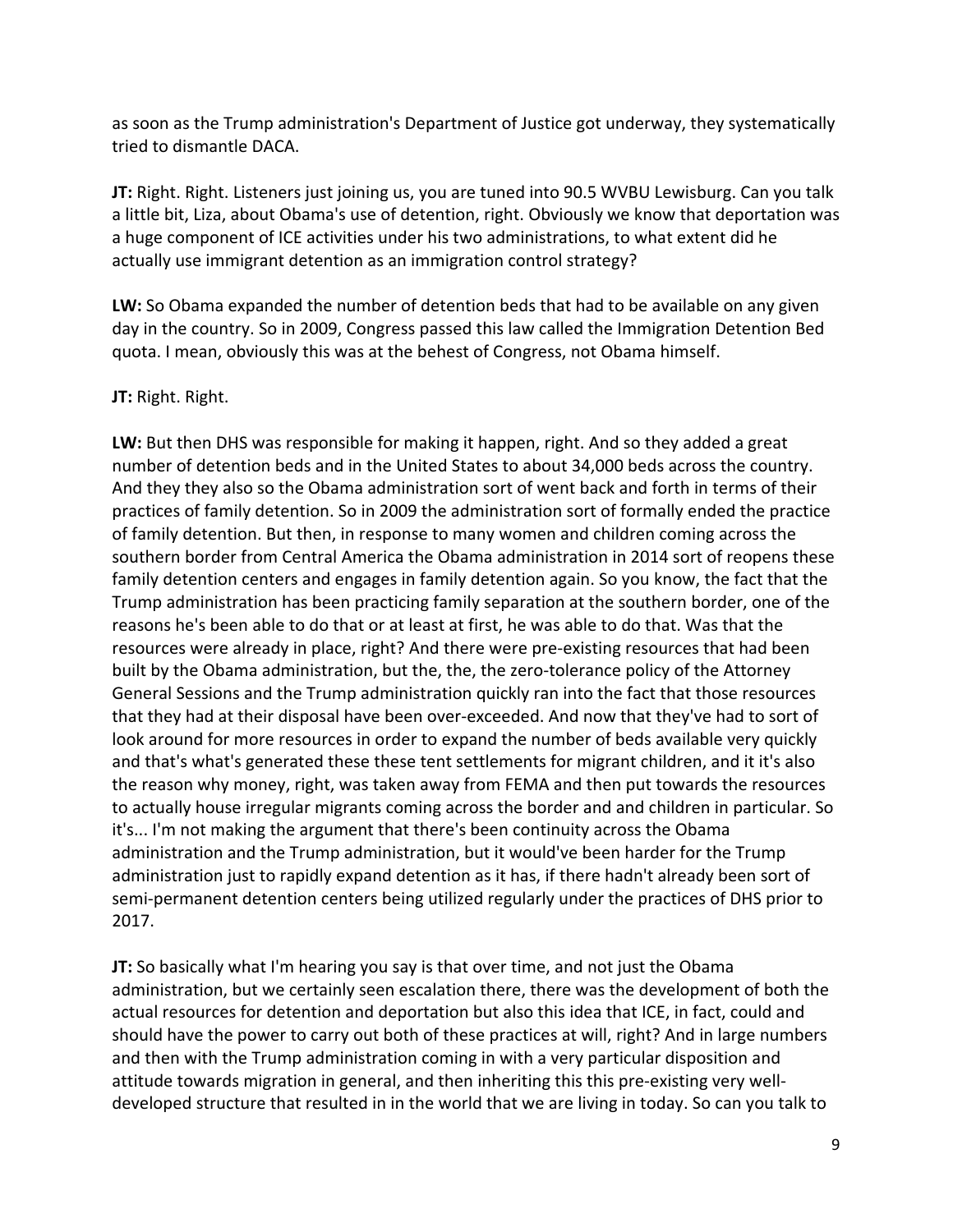us about the Trump administration's attitude in general towards migration and then with specific focus on this zero-tolerance policy as it was announced in April of 2018.

**LW:** Yes so so, before I do that, I just want to back up and say one other point about how the Trump administration has sort of utilized pre-existing practices that had already been built and put into place. And that's that after after 9/11 with the creation of the Department of Homeland Security and the replacement of INS in the Department of Homeland Security, there was a major change in terms of how ICE agents actually tried to identify and detain irregular migrants. And it -- the newly created Department of Homeland Security with ICE within its purview -- sort of tried to create all kinds of relationships with the local level police and state police. And Congress actually initiated several sort of... they they passed laws and and changed budget priorities so that there was money available to sort of incentivize local cooperation of police and with with ICE officials and so these new initiatives that began with with the creation of ICE and DHS were sort of seen as good sense in during the War on Terror that the Bush administration began. And so in 2008, right, the Bush administration sort of piloted the idea of secure communities or the idea that you know federal immigration officials and local law enforcement officials should join together in partnerships to identify and detain irregular migrants who might be, right, terrorist threats, right. But they conflated the idea that an irregular migrant was also a terrorist threat.

#### **JT:** MmHm. MmHm. MmHm.

**LW:** So this was idea behind secure communities. And then in 2011, right, the Obama administration actually strengthened those partnerships between federal immigration officials and local law enforcement agents to try to sort of carry out the detention priorities of ice and that is one of the reasons why Obama sort of earned this notorious reputation of Deporter-in-Chief. And so the Trump administration, right, has tried to even push those partnerships between local level officials and and federal officials further and has threatened to punish any local spheres of government that have refused to participate in these initiatives in these incentive partnerships. So the Trump administration has sort of rhetorically demonized the idea of a sanctuary community, right, or sanctuary cities. But you asked me about to say more about the zero-tolerance policy and the Trump administrations sort of goals in terms of of immigration policy in general and so you know one I think one of the goals is to is to close the Southwest border entirely, right. To actually make it so that there is less traffic across the Southwest border sort of simplistically, but also the zero-tolerance policy was directly aimed at deterring entry, right. So to make clear that there was going to be punishment for anybody that does crossover.

### **JT:** MmHm. MmHm.

**LW:** irregularly. So this is sort of shortsighted policy, though, because deterrence doesn't work, if you are fleeing certain kinds of conditions, right. So the the levels of poverty and political persecution that is driving migration over the US southern border is so extensive that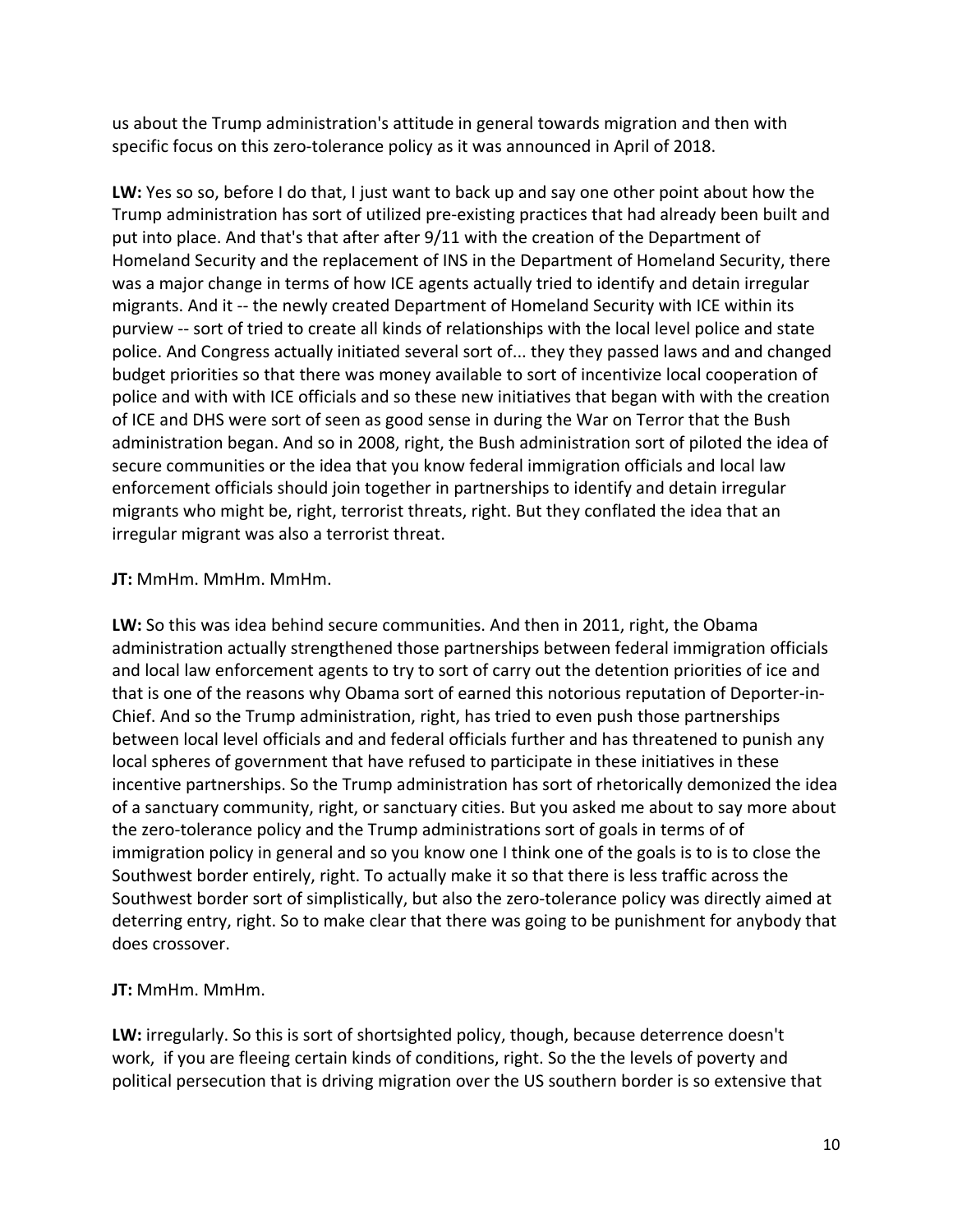that deterrence isn't going to work. And that's why we have the situation where the American resources for detaining those that are still coming over the border, right, are being exhausted.

#### **JT:** MmHm.

**LW:** Because deterrence isn't going to effectively address the underlying reasons why migrants from Central America and from Mexico continue to try to move across that southern border. Is that the kind of political realities, right, and everyday cruelties that many Central Americans and Mexicans face, right, make it still worth the risk of trying to come over the US border?

**JT:** And of course the loop here is that many of those conditions, not all, but many of them are the result of US policies in Mexico as well as Central America over the most recent past, but also stretching back into the 19th century, right. And all of the ways in which the US has treated Latin America as a colony of the United States, right.

**LW:** So the zero-tolerance policy was quickly sort of put into practice by separating families - parents from their children -- at the border. And so this was the way, right, that Sessions and Trump tried to create deterrents. But it just hasn't really worked out very well, and that's why months into the practice, right, the Trump administration that all we need to rethink this as their resources became exhausted, and they realized that they weren't slowing down the flow of immigration at all. And then another kind of a goal I would say that the Trump administration has in mind is to sort of expedite the pace of deportations, in general. So whereas the deportation proceedings that were happening under the Obama administration were going through they they were actually flowing successfully through the US immigration courts that one of the changes that has happened in the Trump administration is that the pace of removal, right, has been condensed, right, and so there's an attempt to expedite removals. Even when the lawful resources for doing that legally have been overcome, right, and exhausted. And so this is, this is one of the kind of substantive changes that we can see across the administration is that. And also we can think that about how there really is a discontinuity between the Obama administration and the Trump administration in terms of the attempts to end resettlement for asylum seekers, and to sort of deny the asylum-seekers, the rights that they're guaranteed under the Geneva Convention. And so sort of the intentional desire to code -- recode -- all asylum-seekers as migrants rather than asylum-seekers is very much transparent in sort of the architecture of the of the Trump administration, right. Because if somebody is thought to be in asylum, right, and that claim is validated, then there are certain obligations that the United States has passed and have under international law, but to the extent that those same persons can be defined as migrants, then the obligations the United States has decreases, right. So... and that the travel ban, right, that was one of the first sort of signature moves of the Trump administration. I mean the first day Trump spent in office, he went golfing, but on the second day, he was working on the travel ban. And so, you know, after various iterations of this travel ban, It moved, the legality of it, right, moved to the courts. And eventually in the Summer 2018 and June 20 of 2018, the Supreme Court, through a five-four decision, upholds one of the iterations of Trump's travel ban. In Trump vs. Hawaii, Hawaii had claimed that the countries targeted to limit migration from majority Muslim countries actually established, well, actually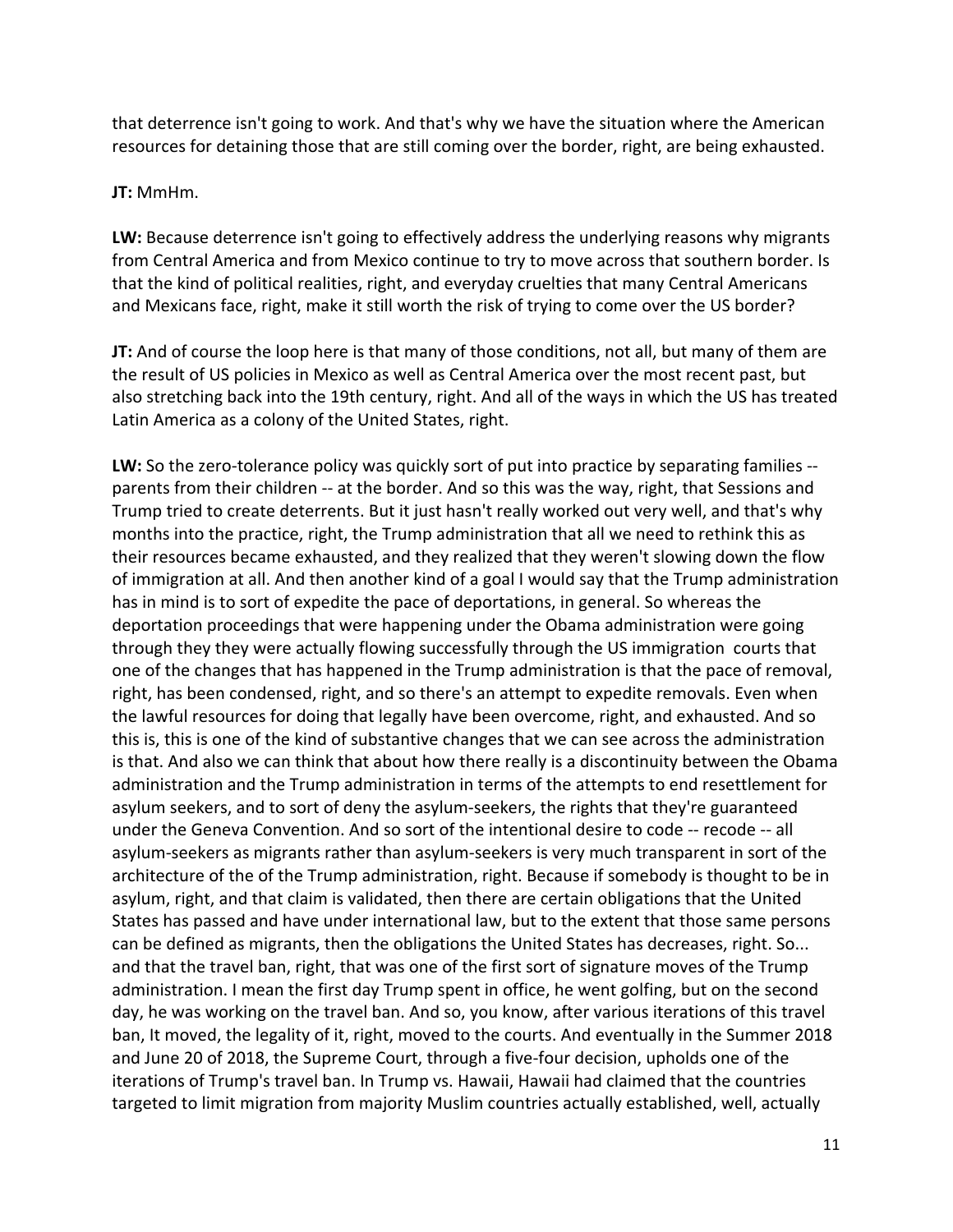violated the establishment clause in the U.S. Constitution, but the court didn't buy Hawaii's argument, and through this five-four decision, they upheld the President's order. So this actually banned restriction against Iran, Libya, Somalia, Syria, and Yemen as well as North Korea and Venezuela. Which which they just added those countries in so that the idea that they were just banning majority Muslim countries couldn't hold. And so Roberts as well as the four, as well as the four justices who trained him, they rejected the idea that this was a violation of the establishment clause. And so the sort of systematic desire to have the courts uphold one version of the travel ban, I think was very revealing, in so far that the Trump administration was was trying to limit a certain kind of entry into the country, right. Namely entry from Muslim members, right, and non-European entry into the country. So this is, I think, it's part of, sort of a systematic approach to trying to really redo -- revise -- American immigration policies, so that it better uphold something like white ethno-nationalism really. There's no way around that that conclusion, right, that these different sort of targeted attempts to restrict Mexican immigration on the southern border as well as the travel ban that's aimed at Muslims from North Africa and the Middle East, it's about making it easier to get into the country if you are white, wealthy, and from European places of origin.

**JT:** So those of you who have joined us mid-way in this conversation, you are tuned into 90.5 WVBU Lewisburg. We are talking here about the Trump administration's immigration practices and restrictions and building into a conversation about what the what the larger agenda and what the larger stakes are here. One thing I'd like to bring into the conversation in our last segment here, at the end of September, right, so very recently, the administration announced a plan to begin screening green card applicants for whether or not they had previously used social services for which they were eligible at the time, right. Everything from welfare to housing vouchers, food stamps, Medicaid, and now, under this proposal if it goes through an applicant's prior use of benefits could now become a means of disqualifying them from actually receiving a green card, right. And the kind of rhetoric coming from officials like DHS Secretary Nielsen frames this new plan is a way of ensuring that immigrants and people attempting to gain citizenship are financially self-sufficient. But obviously this is a very particular spin on this, right. So can you talk about kind of this new front in this multi-pronged assault on immigration?

**LW:** So... right the Nielsen's framework, right, I think is the intentional approach to sort of screen out impoverished groups or those that are coming from depressed socio-economic backgrounds, right, and you know she's, she's trying to make it harder, or the new policy is trying to make it harder for those that that come from these backgrounds of socio-economic distress and poverty from winning formal membership, right, in the United States. Or having a green car that allows for them to legally work in the United States, and and reside here so it's about the new plan is about making sure that those that are desirable within the conception of the Trump administration are those that are going to have an easier time getting formal recognition, and enjoying certain kinds of benefits of membership, right. So this is this is in effect, I would say the strategic attempt right to give green cards first to those that are primarily white and of European ancestry. So it's a buttressing part of a program to actually construct something like white ethno-nationalism as the main cultural group -- the privileged cultural group in the United States -- and to sort of defeat this idea that what it means to be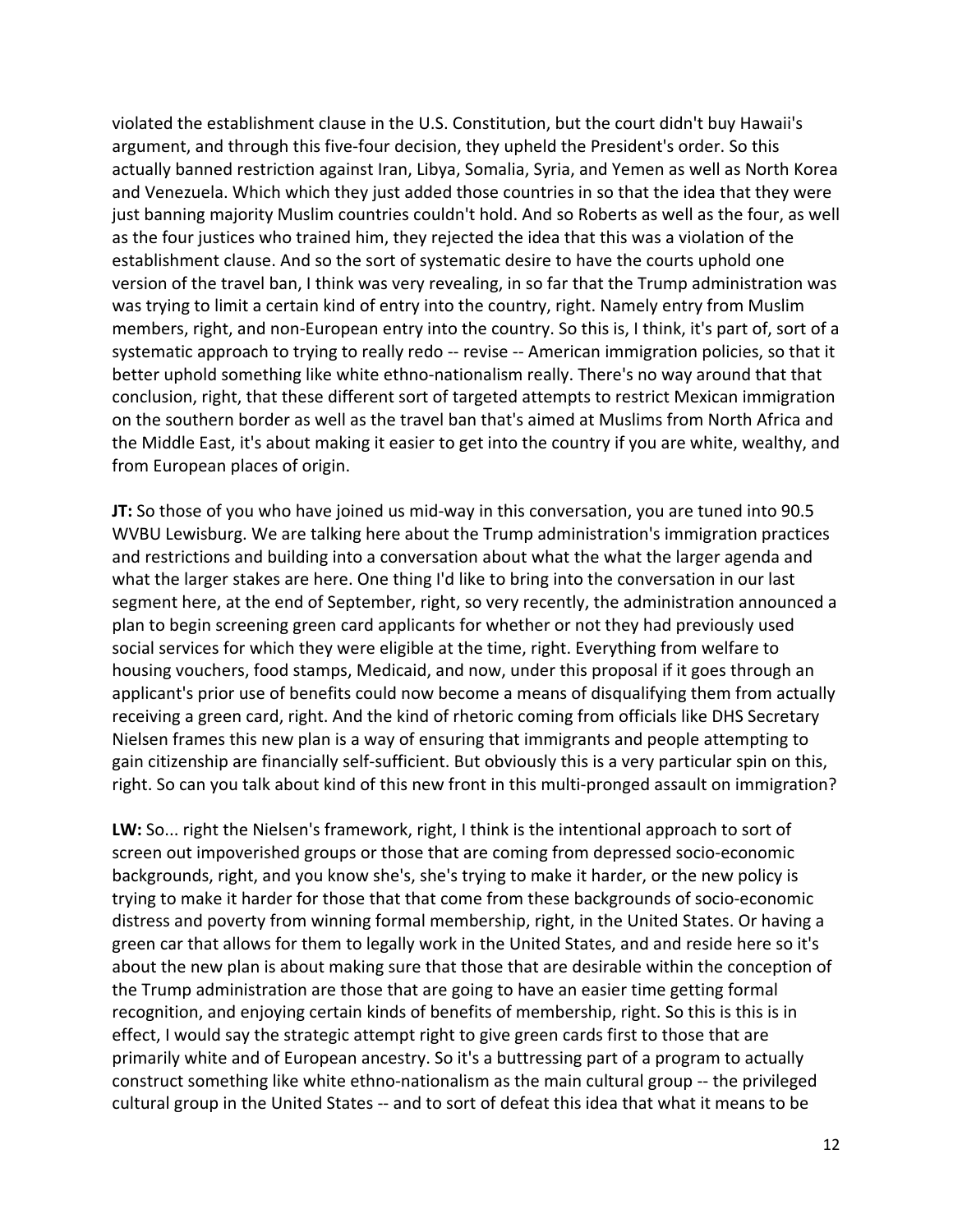American is to to appreciate sort of cultural difference, right. Or or are the idea that a plural America is an America that affords rights to newcomers and immigrants, right, is being deconstructed, and sort of replaced with this idea that white ethno-nationalism is synonymous with American identity.

#### **JT:** MmHm.

**LW:** As opposed to a history in the United States that has often romanticized the sort of creative forms of renewal that immigrants bring with their difference, right. The new narrative of the Trump administration is that difference, right, is a danger, and so this is an attack on sort of the American pluralist imagination, right, and the policy, right, to sort of screen an applicant's prior use of benefits before providing a green card is really to select on what is considered desirable, right, in terms of race, socio-economic class, educational background, and place of origin.

**JT:** So can you talk to us in the last few minutes here about what... and you can take this in two ways, my question here, it's a question about alternate pathways forward. Right. And so I'm interested to hear your thoughts on this, either from the level of what could a national immigration strategy look like that would be different or in terms of how might people begin to fight back against what's going on right now.

**LW:** So I think many of these practices that we've been talking about, right, even this this new one of screening applicant's prior use of benefits or the travel ban and the longevity of DACA and DAPA, right. These these new initiatives that have characterized DHS under the Trump administration. They're going to be tested in the courts, right, and we see that the travel band went to the courts and DACA and DAPA went to the courts. But I think it's shortsighted to think that the courts are going to be the sole determinant of the outcomes of of these and these long or the longevity of these practices, right. Instead, I think that we should remember that individuals, right, and social movements have a really big effect in terms of informing not only what cases go to the courts, but how the courts orient themselves to making their determinations of what is lawful, right. So there is such a thing as an unjust law, right. And the courts have a word in that, but it's also sort of our collective practices as individuals and our participation in in protests around these initiatives that I think will make an impact on in terms of their longevity, right. So even though DACA and DAPA are being tested in the circuit courts, right, the more the more activism, right around DACA and DAPA that can be generated, right, is going to be a good thing for for rethinking how the American immigration enforcement policies can be more welcoming and fair, right. And that we can have just terms of of immigration in the country, right. Because protest and sort of local level efforts at resisting what are often sort of racialized and discriminatory practices being built into our immigration policy, the more activism that we can have can generate new kinds of awareness, right, and open up a dialogue that can can, you know, effectively change change the laws, right, and and generate awareness and sort of critical assessment of what a fair immigration policy looks like.